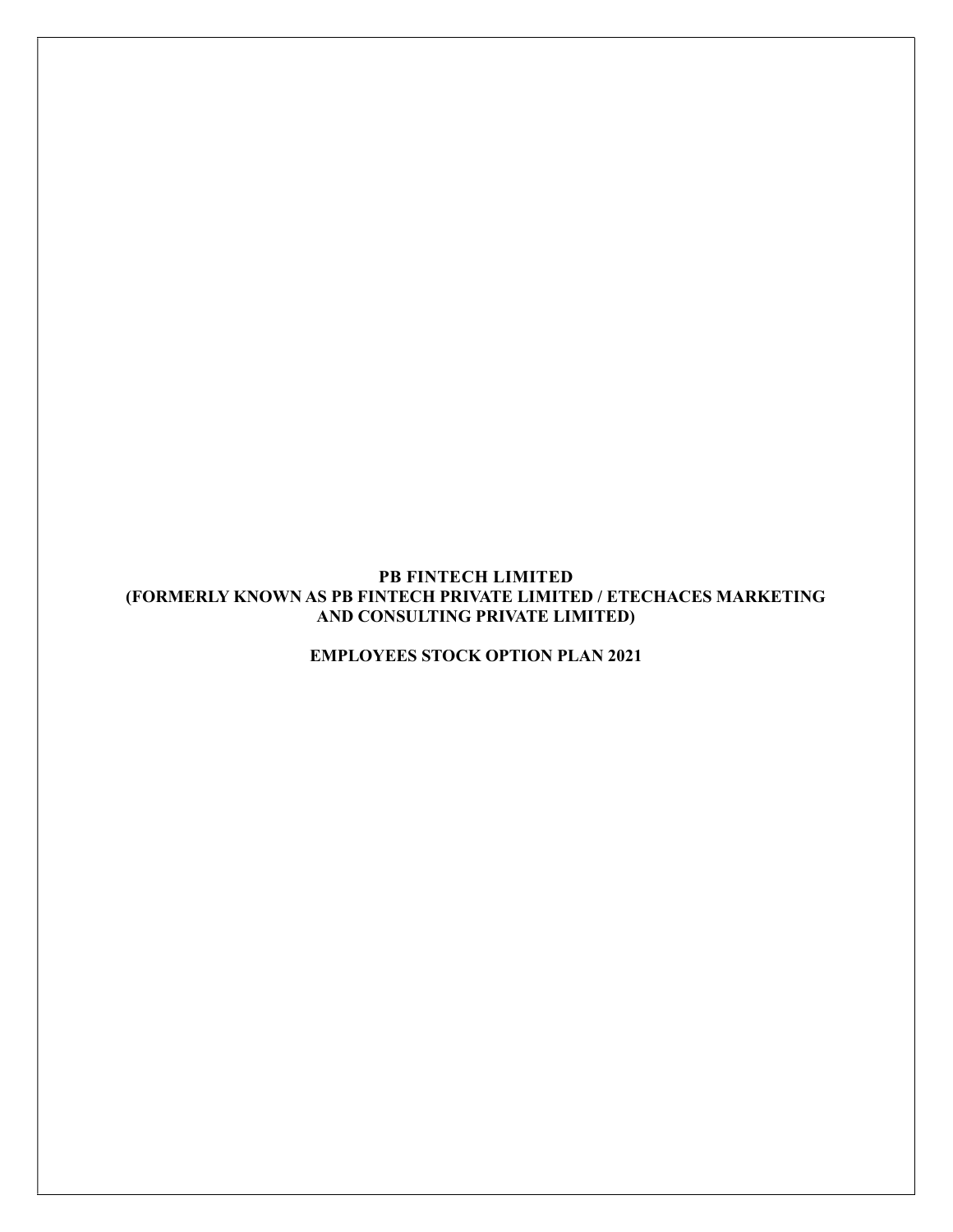# **INDEX**

| 1.              |  |
|-----------------|--|
| 2.              |  |
| 3.              |  |
| 4.              |  |
| 5.              |  |
| 6.              |  |
| 7.              |  |
| 8.              |  |
| 9.              |  |
| 10.             |  |
| 11.             |  |
| 12.             |  |
| 13.             |  |
| 14              |  |
| 15 <sub>1</sub> |  |
| 16.             |  |
| 17.             |  |
| 18.             |  |
| 19.             |  |
| 20.             |  |
| 21.             |  |
| 22.             |  |
| 23.             |  |
| 24.             |  |
| 25.             |  |
| 26.             |  |
| 27.             |  |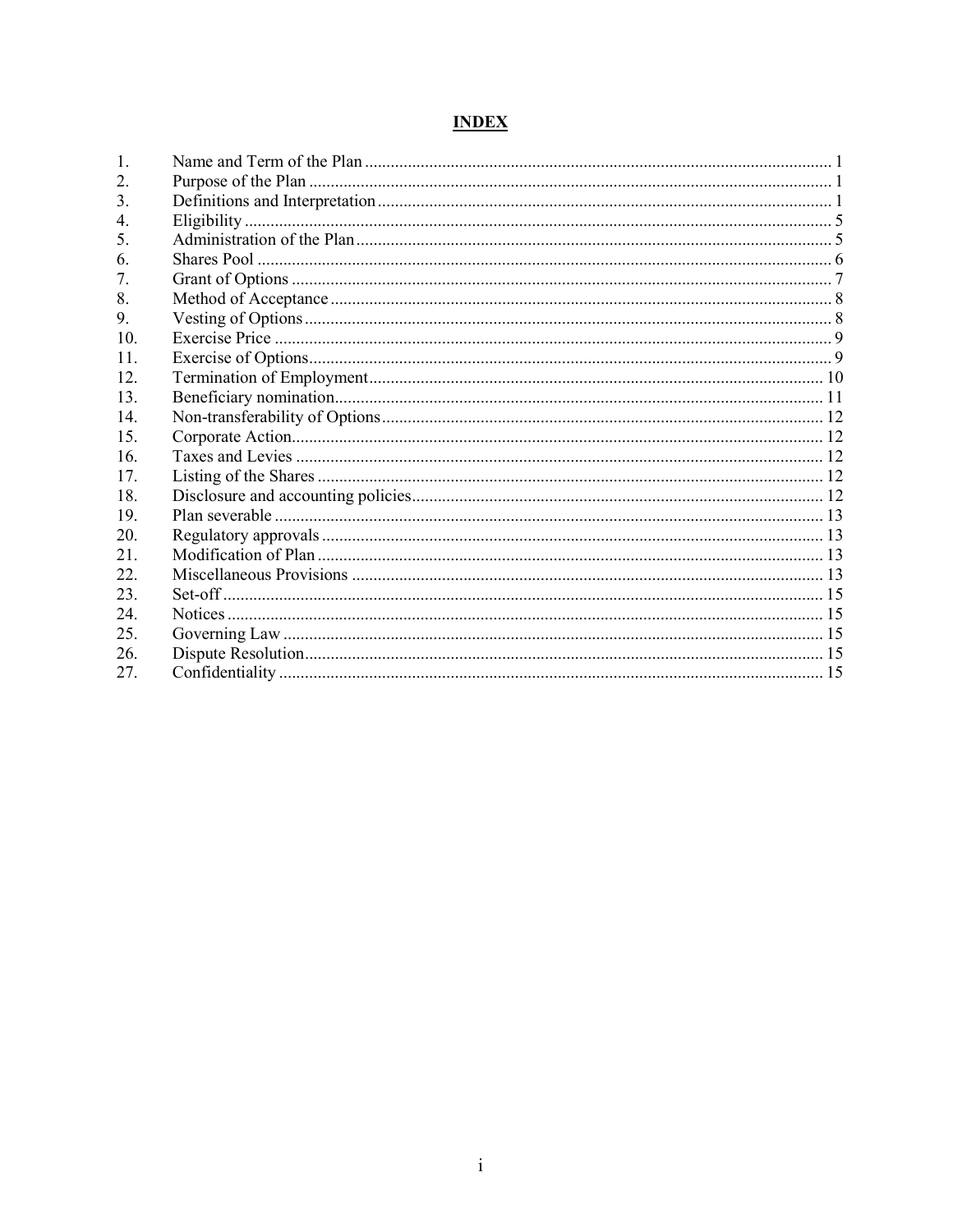## 1. Name and Term of the Plan

- 1.1. This Plan shall be termed as the Employees Stock Option Plan 2021 (the "ESOP 2021" or "Scheme" or "Plan").
- 1.2. This Plan has been adopted and approved pursuant to a resolution of the Board of Directors passed on July 26, 2021. The Plan has also been approved by the shareholders of the Company pursuant to special resolution passed by the Shareholders on September 17, 2021.
- 1.3. The ESOP 2021 shall be effective from July 26, 2021 and shall continue to be in force until (i) its termination by the Board /Committee; or (ii) the date on which all of the options available for issuance under the ESOP 2021 have been Exercised (as defined hereinafter). Any such termination of the Plan shall not affect Options already granted and such Options shall remain in full force and effect as if the Plan had not been terminated unless mutually agreed otherwise between the Eligible Employees and the Committee/ the Company.

#### 2. Purpose of the Plan

- 2.1 The objective of the ESOP 2021 is to:
	- a. reward employees for their performance and association with the Company;
	- b. to retain and reward talent in the organization and motivate the employees to contribute to the growth and profitability of the Company;
	- c. to attract and retain talent in the organization;
	- d. to foster ownership and financial motivation; and
	- e. to achieve inclusive growth by making the employees as stakeholders of the Company.

These objectives are sought to be achieved through the ESOP 2021.

2.2 The Board / Nomination and Remuneration Committee may, subject to compliance with Applicable Laws, at any time alter, amend, suspend or terminate the ESOP 2021.

# 3. Definitions and Interpretation

In this Plan, except where the context otherwise requires, the following expressions or terms shall have the meanings indicated there against.

- 3.1 'Applicable Laws' means the applicable laws relating to Employee Stock Options, including, without limitation, the Companies Act, read with the Companies (Share Capital and Debenture Rules), 2014, as amended, the SEBI (Share Based Employee Benefits and Sweat Equity) Regulations, 2021 ("SEBI SBEB Regulations") and includes any statutory modifications or re-enactments thereof, and all relevant tax, securities, exchange control or corporate laws of India including any enactment, re-enactment, amendment, modification or alteration thereof.
- 3.2 'Beneficiary' shall mean the person, persons, trust or trusts designated by the Grantee or in the absence of any designation by the Grantee, a person or persons who is/ are entitled by the Grantee of the Grantee to receive the benefits specified in the Plan, the legal heirs of the Grantee, if the Grantee dies intestate and includes the Grantee's executors or administrator, if no other beneficiary is designated and able to act under the circumstances and such other persons as may be added from time to time to the class of beneficiaries by notice in writing and by the nomination form in the exercise of any powers conferred under the Plan or any other agreements forming part thereof.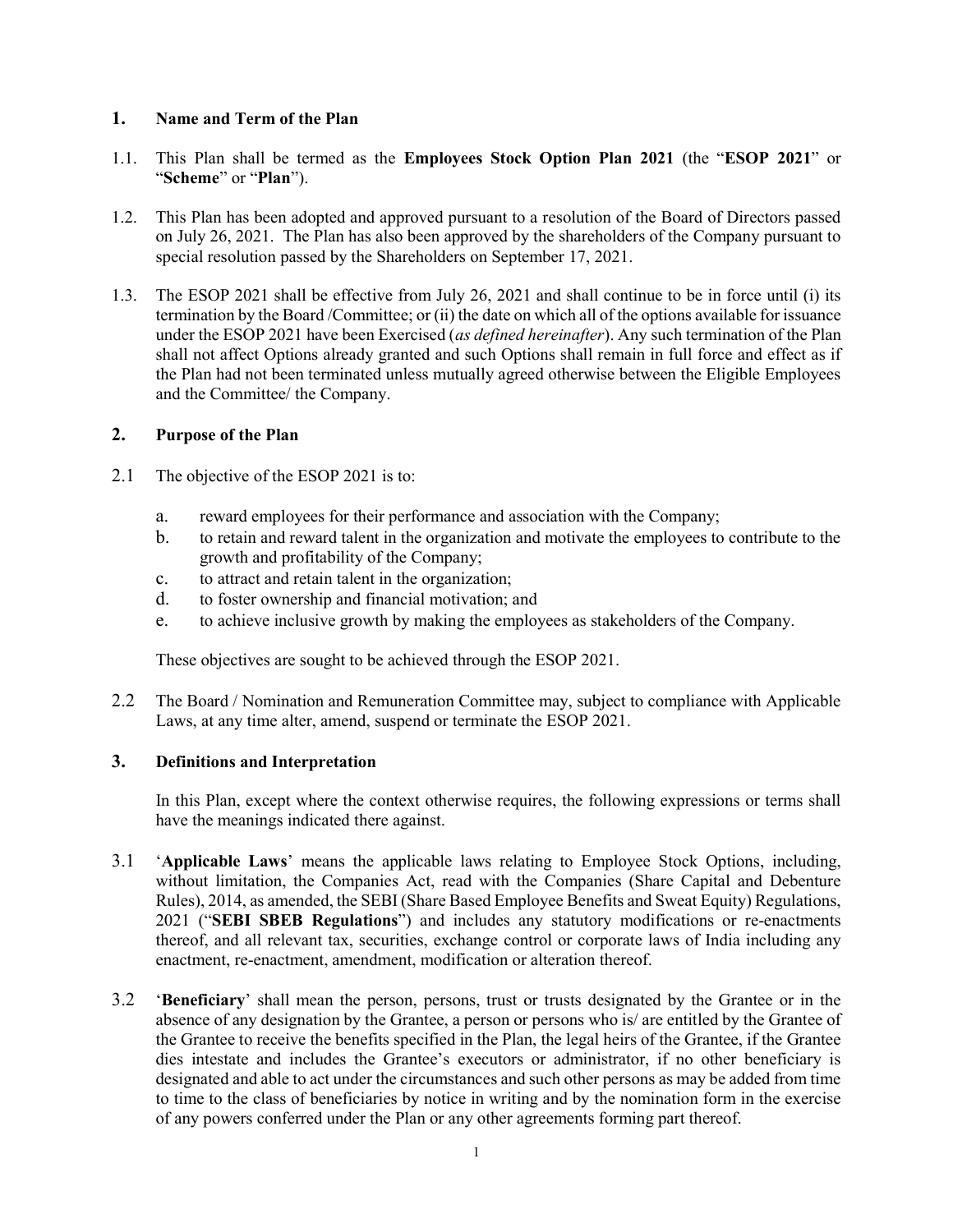- 3.3 'Board' means the Board of Directors of the Company including any duly constituted committee, as the comtext may require.
- 3.4 'Cause' shall have the meaning ascribed to it in the respective employment agreement of an Eligible Employee or the grant letter, as the case may be.

# 3.5 'Change in Control' means:

- a. a transaction or series of related transactions involving the direct or indirect sale or transfer by the current shareholder of all, or substantially all, of the assets of the Company to one or more persons that do not, immediately prior to such sale or transfer, directly or indirectly individually or collectively own a controlling interest in the Company;
- b. a transaction or series of related transactions involving the direct or indirect sale or transfer by the current shareholder for cash of all or substantially all of its equity interests of the Company to one or more persons that do not, immediately prior to such sale or transfer, directly or indirectly individually or collectively own a controlling interest in the Company;
- c. such other extraordinary transaction or series of related transactions that the Board determines, in its sole discretion, has substantially the same effect as the transactions contemplated by clause (a) and clause (b) of this definition; or
- d. such other extraordinary transaction or series of transactions that the Board determines, in its sole discretion, is a "Change in Control" for purposes of this Plan,
- e. but excluding an IPO.
- 3.6 'Class A Employees' means the Founders, Mr. Naveen Kukreja and Mr. Sarbvir Singh.
- 3.7 'Class A Options' shall mean the Options Granted to Class A Employees.
- 3.8 'Closing Date' shall have the meaning ascribed to it under Clause 7.6 hereof.
- 3.9 'Committee' shall mean the Nomination and Remuneration Committee of the Board constituted in accordance with the Companies Act 2013, Securities and Exchange Board of India (Listing Obligations and Disclosure Requirements), 2015, SEBI Regulations and/or Applicable Laws that has been constituted by the Board for administration and/or superintendence of this Plan.
- 3.10 'Companies Act' means the Companies Act, 2013 as amended from time to time, and shall include any statutory replacement or re-enactment thereof.
- 3.11 'Company' shall mean PB Fintech Limited (formerly known as PB Fintech Private Limited/ Etechaces Marketing and Consulting Private Limited), a company limited by shares, incorporated under the Companies Act, 1956 and having its registered office at having its registered office at Plot No. 119, Sector 44, Gurgaon, Haryana-122001.
- 3.12 'Director' shall mean a director on the Board, duly appointed in terms of the Companies Act.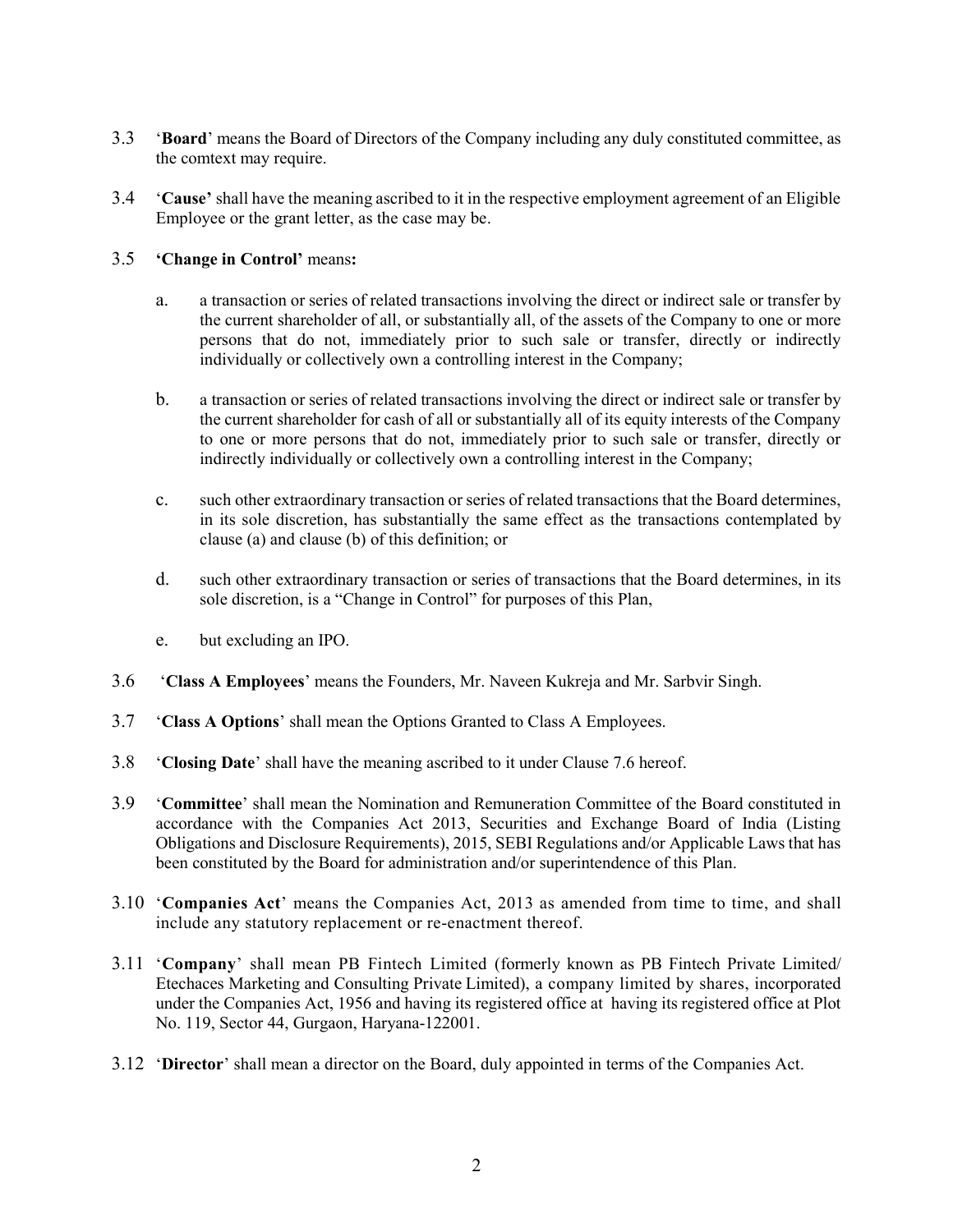- 3.13 'Eligibility Criteria' means the criteria as may be determined from time to time by the Board/ Committee for Granting the Employee Stock Options to the Eligible Employees.
- 3.14 'Eligible Employee' means the Class A Employees and such other Employees as may be determined to be eligible to be Granted Employee Stock Options under this ESOP 2021 by the Board/ Nomination and Remuneration Committee, in accordance with Applicable Laws.
- 3.15 'Employee' shall have the meaning given to the term under Applicable Laws, including the SEBI SBEB Regulations.
- 3.16 'ESOP 2021' or 'Plan' shall mean the Employees Stock Option Plan 2021 and shall include any alterations, amendments, additions, deletions, modifications or variations thereof from time to time.
- 3.17 'Equity Shares' means the equity shares of the Company.
- 3.18 'Exercise' shall mean making of an application by the Grantee to the Company/ Committee for issue/ transfer of Shares against the Vested Options held by such Grantee in pursuance of this Plan and payment of the Exercise Price plus applicable taxes, if any, as per the terms of issue.
- 3.19 'Exercise Period' in relation to an Option shall mean the time period specified in the Grant Letter with respect to such Options, within which a Grantee is required to apply for Exercise of such Options after Vesting or as may be decided by the Committee from time to time.
- 3.20 'Exercise Price' means the price payable by the Grantee for exercising each Option granted to him in pursuance of the Plan, and which shall be communicated to the Grantee in the Grant Letter.
- 3.21 'Fair Market Value' shall mean: (i) for grants prior to the IPO, value as determined by an independent valuer, appointed by the Board / Committee; (ii) for grants post IPO, the latest available closing price, prior to the date of the Board meeting, in which Options are granted, on the stock exchange on which the Equity Shares of the Company are listed. The value which Board/ Committee accepts as the Fair Market Value in accordance with the foregoing norms shall be final and binding on all parties.
- 3.22 'Founders' means collectively, Mr. Alok Bansal and Mr. Yashish Dahiya.
- 3.23 'Grant' shall mean the process by which a Grantee is given an Option on fulfillment of the criteria decided by the Committee pursuant to this Plan. The terms 'Granted' and 'Granting' shall be construed accordingly.
- 3.24 'Grantee' shall mean an Eligible Employee selected by the Committee for the grant of Options under the Plan.
- 3.25 'Grant Date' shall mean the date on which the Committee approves the Grant of Options and the Options are granted to a Grantee by the Company under the Plan.
- 3.26 'Grant Letter' shall mean the letter by which Grant of an Option is communicated to the Grantee and setting out matters incidental and ancillary thereto.
- 3.27 'Initial Public Offering' or 'IPO' means an initial public offering of the Equity Shares by the Company on any recognized stock exchange(s).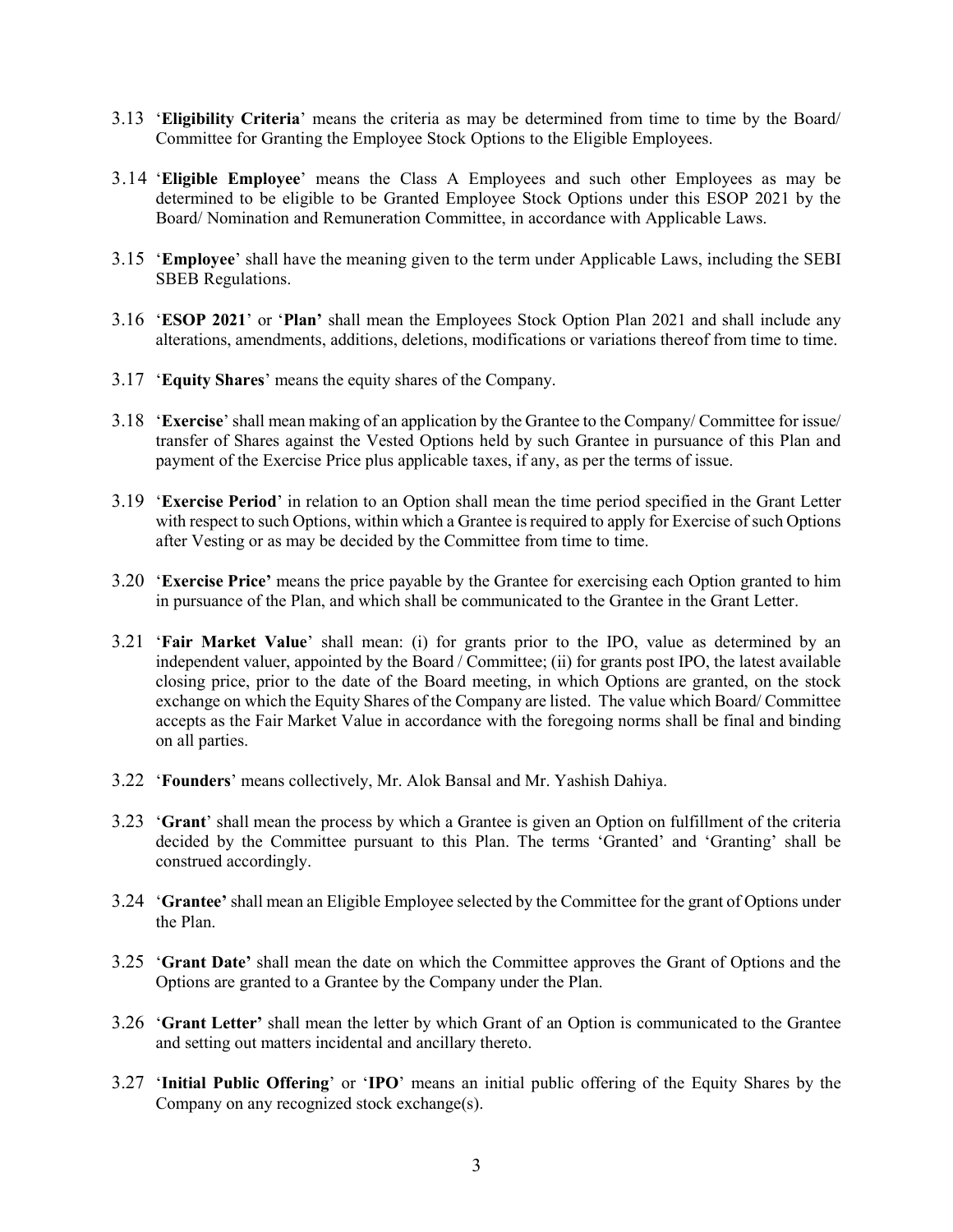- 3.28 'Option' shall mean a right, but not an obligation granted to the Grantee pursuant to this Plan to acquire and be allotted/ transferred Equity Shares of the Company at the Exercise Price determined in accordance with Clause 7 during the Exercise Period subject to terms and conditions of Vesting and upon such terms and conditions as may be specified in the Plan and as determined by the Committee.
- 3.29 'Permanent Incapacity' shall mean any disability of whatsoever nature be it physical, mental or otherwise, which incapacitates or prevents or handicaps an Eligible Employee from performing any specific job, work or task which the said Eligible Employee was capable of performing immediately before such disablement, as determined by the Committee based on a certificate of a medical expert identified by the Committee.
- 3.30 "Pre-IPO scheme" means ESOP 2020 formulated prior to the initial public offer of the company and prior to the listing of its equity shares on a recognised stock exchange.
- 3.31 'SEBI SBEB Regulations' shall mean the Securities and Exchange Board of India (Share Based Employee Benefits and Sweat Equity) Regulations, 2021, as amended from time to time, issued by the Securities and Exchange Board of India under the Securities and Exchange Board of India Act, 1992 and includes any alterations, amendments, additions, deletions, modifications or variations thereof from time to time.
- 3.32 'Secondary Acquisition' shall have the meaning ascribed to the term under the SEBI Regulations.
- 3.33 'Shareholder' shall mean the registered holder of a Share in the share capital of the Company.
- 3.34 'Subsidiary' shall have the same meaning as defined in the Companies Act, 2013.
- 3.35 "Secretarial Auditor" means a Company Secretary in practice appointed by a company under rule 8 of the Companies (Meetings of Board and its Powers) Rules, 2014 to conduct secretarial audit pursuant to regulation 24A of the Securities and Exchange Board of India (Listing Obligations and Disclosure Requirements) Regulations, 2015, as may be applicable, including any statutory modification(s) or re-enactments thereof.
- 3.36 "Termination Date" shall mean the date of termination (being the last working day) of employment of a Grantee with the Company.
- 3.37 "Unvested Option" means an Option in respect of which the relevant conditions relating to Vesting have not been satisfied and as such the Grantee, has not become eligible to Exercise the Option.
- 3.38 "Vested Option" means an Option in respect of which the relevant conditions relating to Vesting have been satisfied and the Eligible Employee has become eligible to Exercise the Option.
- 3.39 "Vesting Period" means the period during which the Stock Option Granted to the Grantee vests.

#### 3.40 Construction

a. The headings/ sub-headings/ titles/ sub-titles are only for the sake of convenience and shall not be interpreted to restrict or otherwise affect the meaning or import of the Articles, which shall be interpreted solely in light of the contents thereof.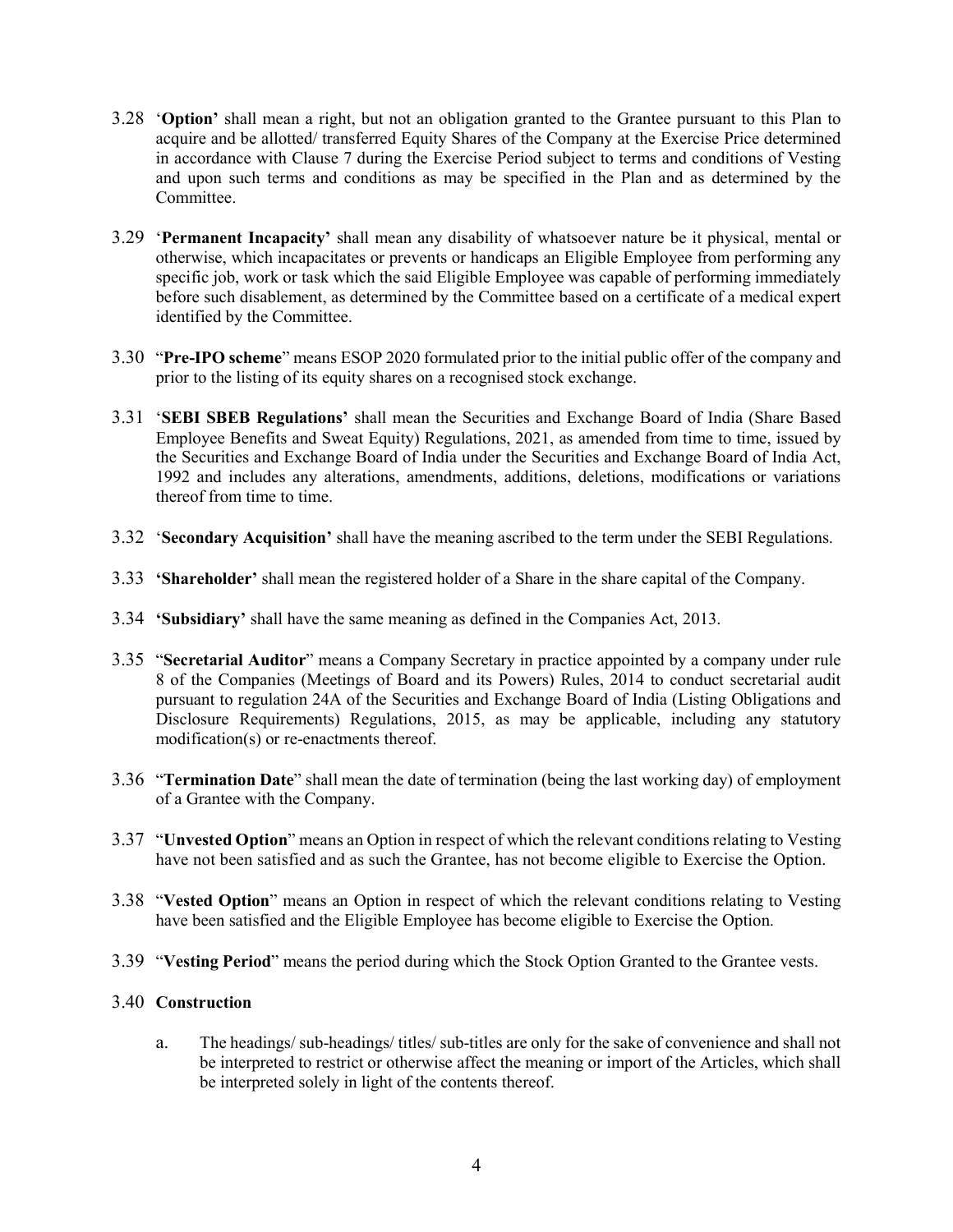- b. Where a word or phrase is defined, other parts of speech and grammatical forms of that word or phrase shall have the corresponding meanings.
- c. Any reference to 'writing' includes printing, typing, lithography and other means of reproducing words in visible form.
- d. Unless the context otherwise requires, words denoting the masculine gender shall include the feminine gender and words denoting the singular shall include the plural and vice versa.
- e. The term 'including' shall mean 'including without limitation', unless otherwise specified.

#### 4. Eligibility

- 4.1 Only the Eligible Employee(s) as defined in this ESOP 2021 and the SEBI SBEB Regulations will be eligible for being Granted Employee Stock Options under ESOP 2021. The Eligible Employees to whom the options would be Granted would be determined by the Board /Committee, at its discretion.
- 4.2 The ESOP 2021 shall be applicable to the Company, its Subsidiaries and any successor company thereof and may be Granted to the Eligible Employees of the Company or its Subsidiaries, as determined by the Board /Committee in its discretion.The Committee will, based on parameters evolved/decided by it from time to time in its absolute discretion, decide the Eligibility Criteria basis which Eligible Employees should be granted Options under the Plan and accordingly, the Company would offer the Options to the identified Eligible Employees.
- 4.3 As provided under the SEBI SBEB Regulations, an Employee/ Director who is a promoter; or a person belonging to the promoter group or a director, who either by himself or through his relative or through any body corporate, directly or indirectly, holds more than 10% (ten percent) of the outstanding Equity Shares of the Company, shall not be eligible to participate in the Plan.

## 5. Administration of the Plan

- 5.1 Subject to Applicable Laws, the Plan shall be administered by the Nomination and Remuneration Committee (subject to compliance with Regulation 19 of the Securities and Exchange Board of India (Listing Obligations and Disclosure Requirements) Regulations, 2015, as amended from time to time)., which may delegate its duties and powers in whole or in part as it determines. The Committee is authorized to interpret the Plan, to establish, amend and rescind any rules and regulations relating to the Plan in accordance with Applicable Laws and to make any other determinations that it deems necessary or desirable for the administration and implementation of the Plan. The Committee may correct any defect, omission or reconcile any inconsistency in the Plan in the manner and to the extent the Committee deems necessary or desirable. Any decision of the Committee in the interpretation and administration of the Plan, as described herein, shall lie within its sole and absolute discretion and shall be final, conclusive and binding on all parties concerned (including, but not limited to, Grantee and their Beneficiaries or successors). The Committee shall in accordance with this Plan and Applicable Laws (including the SEBI SBEB Regulations), determine the detailed terms and conditions of the Plan and shall inter-alia, in its absolute discretion, do the following:
	- a. Formulate detailed terms and conditions which shall include provisions specified by SEBI in this regard. Adopt rules, regulations and policies for implementing the Plan and amending, altering, modifying or rescinding the same from time to time. All Employees participating in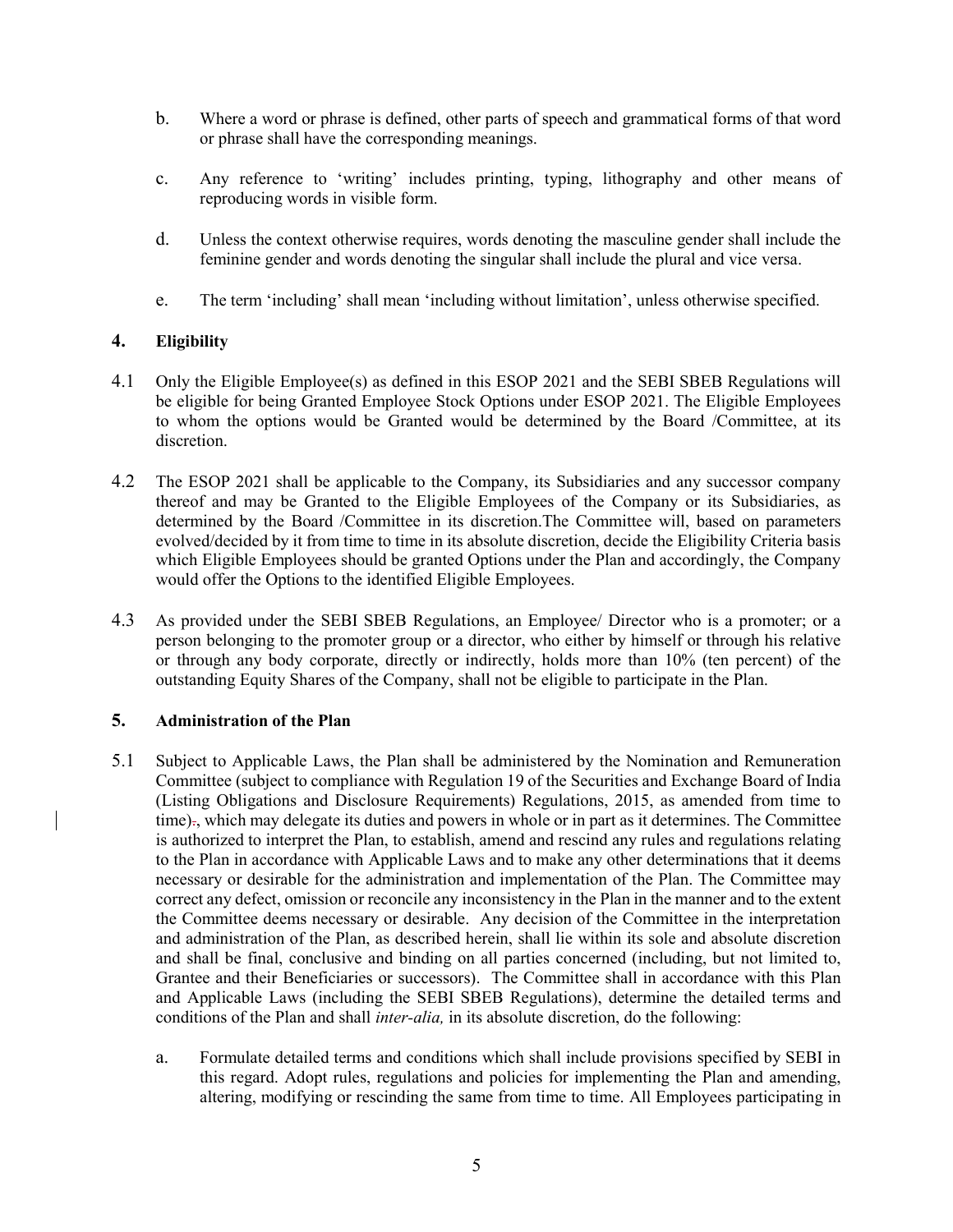the Plan shall automatically be bound by such rules, regulations and policies adopted and/or amended by the Committee;

- b. Frame suitable policies, procedures and systems to comply with the Securities and Exchange Board of India (Prohibition of Insider Trading) Regulations, 2015 and Securities and Exchange Board of India (Prohibition of Fraudulent and Unfair Trade Practices relating to the Securities market) Regulations, 2003, as amended from time to time, to be followed by the Grantee;
- c. Administer the Plan and resolve any issue that arises in the administration of the Plan, if any, and to issue directions as and when required for smooth and proper administration of the Plan, as per the Applicable Laws; and
- d. Perform such other functions and duties as shall be required under the Applicable Laws.
- 5.2 All decisions made by the Committee in the matters referred to above shall be conclusive and binding on all parties concerned (including, but not limited to, Grantee and their Beneficiaries and/or successors). Neither the Company nor the Committee nor any official(s) of the Company shall be liable for any action or determination made in good faith with respect to the Plan or any Option granted thereunder.
- 5.3 The number of members of the Committee and their powers and functions can be specified, varied, altered or modified from time to time by the Board, subject to the provisions of Applicable Laws.

# 6. Shares Pool

- 6.1 The maximum number of Equity Shares that may be issued pursuant to exercise of all Options granted to the Eligible Employees under this Plan shall not exceed 5% of the total paid-up capital of the Company as on July 26, 2021
- 6.2 Of the 2,05,61,725 Options, a total of 1,02,80,863 Options shall be reserved and issued to the Founders and the remaining 1,02,80,862 Options may be reserved and issued to such other Eligible Employees as may be determined by the Board /Committee under the ESOP 2021.
- 6.3 The Options may be granted in one or more tranches as may be decided by the Committee.

Provided however that in case of any corporate action(s) such as right issues, bonus issues, change in capital structure, merger, split, consolidation of shares, sale of division/undertaking and others, the ceiling, as aforesaid in clause 6.1, shall be deemed to be increased/decreased, as may be determined by the Committee pursuant to Clause 15 of the Plan, to facilitate making a fair and reasonable adjustment to the entitlements of participants under ESOP 2021.

6.4 Notwithstanding the foregoing provisions of Clause 6.1 of the Plan, unless otherwise provided in the Plan, Options not Vested due to non-fulfillment of the stipulated conditions, Vested Options not exercised within the Exercise Period or the period specified in Clause 12 (as applicable) and any Options granted but not Vested or exercised within the stipulated time due to any reasons, shall, unless otherwise determined by the Committee, lapse and these Options will be available for Grant by the Committee to any other Eligible Employee(s) as it may deem fit in its absolute discretion.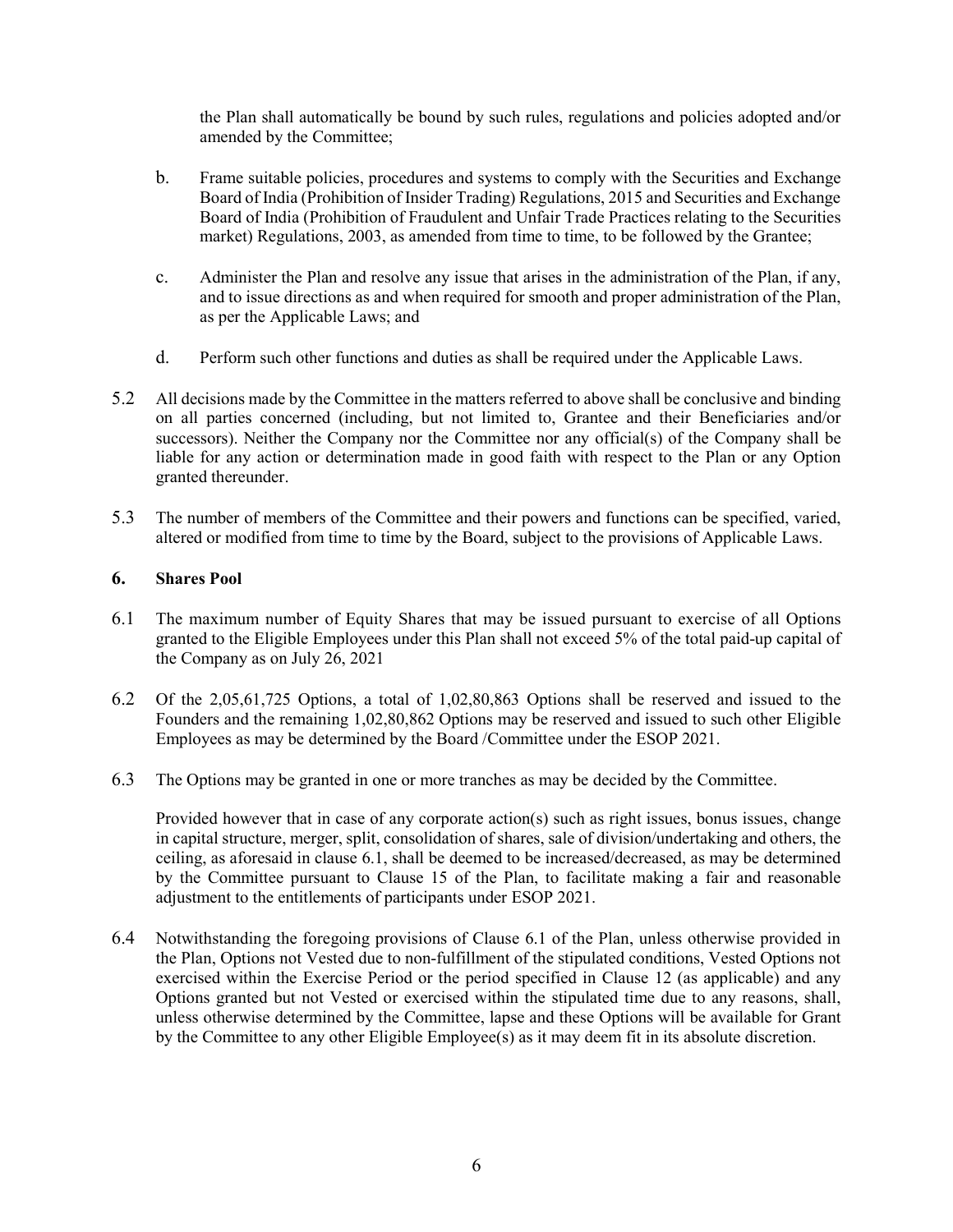# 7. Grant of Options

- 7.1 The Board / Committee shall have the discretion to Grant Options to an Eligible Employee as it may deem fit and shall, in its discretion, decide upon the number of Options that may be Granted to an Eligible Employee, the Exercise Price of such Options, the terms per which such Option will vest in the Eligible Employee and the Shares to be offered to such person in connection with such Options. The Board / Committee has the discretion, but no obligation, to Grant Options to an Eligible Employee.
- 7.2 In the event that the Company intends to make a fresh grant under ESOP 2021, post the IPO, in furtherance of Regulation 12 of the SEBI SBEB Regulations, the ESOP 2021 would need to be ratified by the Shareholders, subsequent to the IPO.
- 7.3 Each Option will entitle the Eligible Employee, upon its Exercise, to one Equity Share of the Company.
- 7.4 Subject to the limits specified in the SEBI SBEB Regulations, the maximum number of Options that may be granted to an Eligible Employee shall not exceed (i) one percent. of the issued capital of the Company at the time of grant of options during any one year ; and (ii) 2,05,61,725 in aggregate. The Nomination and Remuneration Committee may decide to grant such number of Options equal to or exceeding 1% of the issued share capital of the Company to any eligible Employee as the case may be, subject to the separate approval of the Shareholders in a general meeting. Further, the Company shall not issue sweat equity shares for more than fifteen percent of the existing paid up equity share capital in a year.
- 7.5 The Grant of the Options by the Committee to the Eligible Employee shall be made in writing and communicated by way of a Grant Letter. Such a Grant Letter shall state:
	- a. the number of Options offered;
	- b. the Exercise Price and Exercise Period;
	- c. the Vesting Period & Vesting Schedule;
	- d. the date by which the offer can be accepted ('Closing Date');
	- e. the conditions subject to which Vesting would take place;
	- f. the terms and conditions of the Grant; and
	- g. the lock-in conditions, if any, on the Shares issued pursuant to an Exercise of the Options.

The Grantee, along with the Grant Letter, shall also be furnished with the disclosures prescribed by SEBI.

- 7.6 The Closing Date shall not be more than 30 days from the Grant Date.
- 7.7 An Unvested Option that does not, due to any reason, vest in an Eligible Employee, shall lapse irrevocably, without any further action by the Company, Board or the Committee or the Eligible Employee and without any liability to the Company, the Board and / or the Committee, and all rights of the Eligible Employee there under shall stand extinguished.
- 7.8 An offer made hereunder is personal to the Eligible Employee and cannot be transferred or assigned in any manner whatsoever. An Eligible Employee, shall not, directly or indirectly, pledge, hypothecate, gift, mortgage, charge, assign or in any other manner alienate, dispose off or create any encumbrance over any Options Granted to him / her.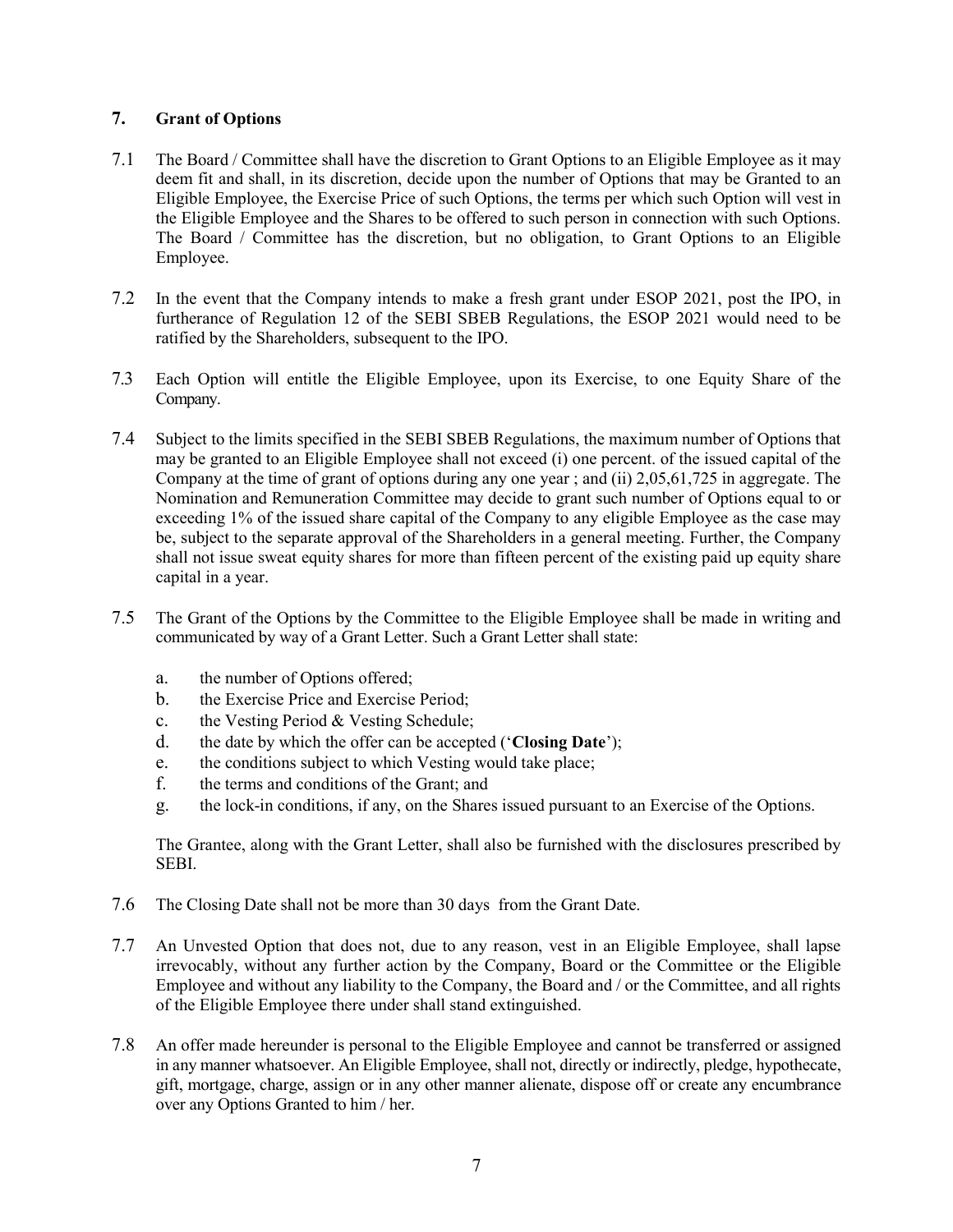#### 8. Method of Acceptance

- 8.1 Any Eligible Employee who wishes to accept the Grant made pursuant to Clause 8 must deliver a duly signed acceptance of the Grant Letter , prescribed by the Committee, on or before the Closing Date stated in the Grant Letter.
- 8.2 Any Eligible Employee who fails to return the duly accepted Grant Letter on or before the Closing Date shall, unless the determines otherwise, be deemed to have rejected the offer. Options that are not accepted by the Grantee in accordance with this provision will be available for Grant by the Committee to any other Eligible Employee(s) as it may deem fit in its absolute discretion, in accordance with this Plan.
- 8.3 Upon receipt of a duly completed and accepted Grant Letter from the Eligible Employee in respect of the Grant, the Eligible Employee will become a Grantee.

## 9. Vesting of Options

- 9.1 Subject to the terms contained herein, the acceptance in accordance with Clause 8, of a Grant made to a Grantee, shall conclude a contract between the Grantee and the Company, pursuant to which each Option shall, on such acceptance, be an Unvested Option.
- 9.2 Vesting of Options would be subject to: (a) continued / uninterrupted employment with the Company and thus the Options would Vest on passage of time, and continued employment of the Eligible Employee with the Company, subject to completion of a minimum period of 1 (One) year from the date of the Grant of Option; and / or (b) the Company achieving such valuation, to the extent applicable and as may be set out in the Letter of Grant.
- 9.3 Options Granted under this Plan would Vest in the manner decided by the Committee and specified in the Grant Letter, and in any event not earlier than 1 (one) year from the date of Grant of such Options and no later than a period of 5 (five) years from the Grant Date. For the avoidance of doubt, it is clarified that Vesting of Options would be a function of achievement of performance criteria or any other criteria as may be specified by the Committee and communicated in the Grant Letter.
- 9.4 Class A Options shall vest in such Class A Employees in accordance with the vesting schedule as set forth in the Letter of Grant issued to such Class A Employee.
- 9.5 The Committee may at its discretion alter or change or vary the vesting schedule/vesting criteria and/or vesting conditions, subject to approval of the shareholders. The Committee may also provide for lock-in provisions.
- 9.6 Notwithstanding anything contained in this Plan, the Committee may not Vest any of the Options already Granted or Vest such lesser number of Options already Granted, in the event it is found that the Grantee has not met the performance criteria or if there is any Cause in relation to that Grantee.
- 9.7 In case the Grantee complies with all the pre-Vesting conditions, an authorized official of the Company would issue a letter to such Grantee intimating the number of Options Vested from time to time.
- 9.8 Acceleration of Vesting Change in Control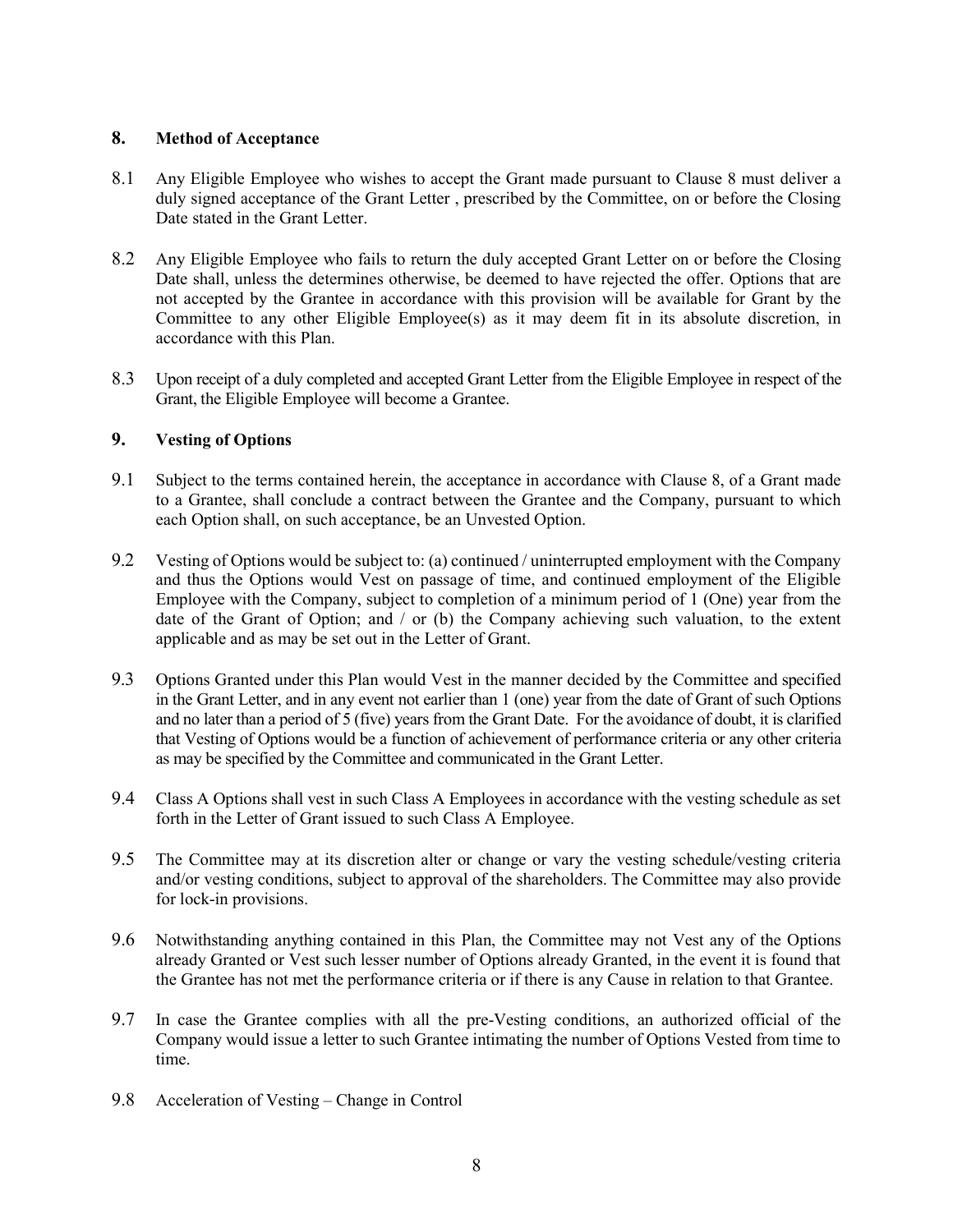- a. Upon occurrence of a Change in Control of the Company, the Board/ Committee shall have the power and discretion to: (i) waive any or all Vesting Conditions (save and except for any Vesting Conditions relating to compliance with Applicable Law, including without limitation expiry of a period of 1 (one) year from the Grant Date of the relevant Unvested Option) and accelerate Vesting of any or all Unvested Options.
- b. Where the Board/ Committee has approved acceleration of any or all Unvested Options in accordance with this Clause 9, all such Unvested Options shall, at the discretion of the Board/ Compensation Committee, be deemed to Vest with effect from the date of the Board meeting at which the proposal to accelerate Unvested Options is approved or from such other date as the Board/ Committee may determine.
- c. Notwithstanding anything to the contrary in this Clause 9, if the Change in Control does not occur after approval of acceleration of vesting of any or all Unvested Options by the Board/ Committee, such acceleration shall stand automatically cancelled and the waiver of any or all Vesting Conditions shall be null and void as if such proposal was never considered nor approved by the Board/ Compensation Committee, and the Unvested Options proposed to be accelerated shall be subject to their original Vesting schedule and Vesting Conditions.

## 10. Exercise Price

- 10.1 The Exercise Price per Option shall be such price as determined by the Board/ Committee subject to conforming to applicable accounting policies and intimated to an Eligible Employee in the Grant Letter. Provided, however, the Exercise Price shall in no event be less than the face value of the Equity Shares.
- 10.2 The Exercise Price shall be paid in full upon the exercise of the Vested Options. The payment of Exercise Price and applicable taxes, if any, in respect of exercise of the Options shall be made by the Grantee to the Company, as the Committee or the Company, may prescribe, at the time of Exercise.

# 11. Exercise of Options

- 11.1 The Vested Options shall be exercisable according to the terms and conditions as determined and set forth under the Plan and the Grant Letter.
- 11.2 Subject to Clause 12.1 and 12.2, the Grantee alone can exercise the Vested Options.
- 11.3 Subject to Clauses 9 and 12, the Grantee can exercise the Vested Options within the Exercise Period. Such exercise may be of all Vested Options or part of the Vested Options. However, no fraction of a Vested Option shall be exercisable.
- 11.4 Exercise of the Options shall take place at the time, and manner prescribed by the Committee and by executing such documents as may be required under the Applicable Laws to pass a valid title to the relevant Equity Shares to the Grantee, free and clear of any liens, encumbrances and transfer restrictions save for those set out therein.
- 11.5 An Option shall be deemed to be exercised only when the Committee receives written or electronic notice of Exercise along with requisite details and the Exercise Price along with applicable taxes, if any, from the Grantee/persons entitled to exercise the Option.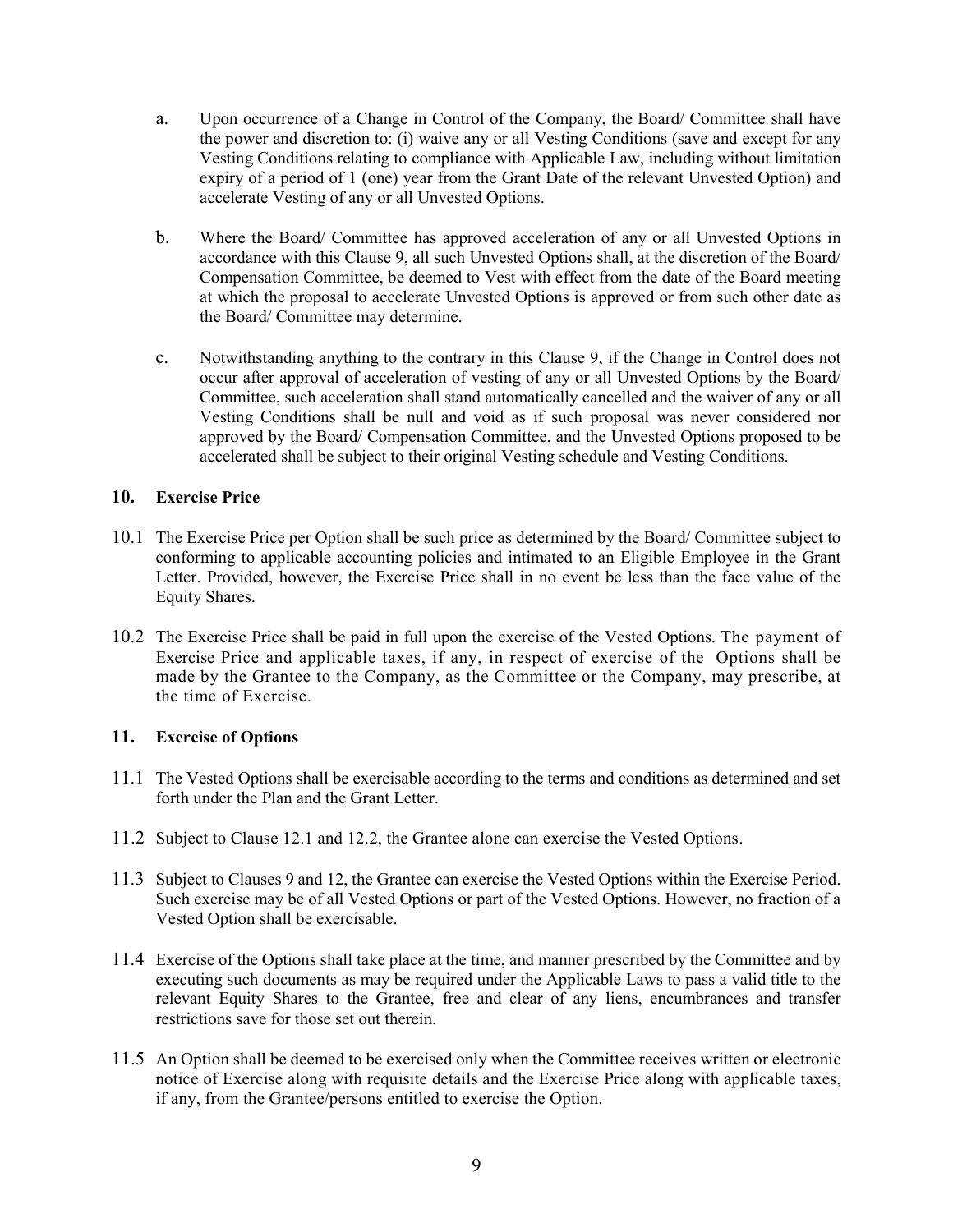- 11.6 On Exercise, the Grantee can subscribe to/ acquire the Shares on full payment of the Exercise Price and applicable taxes, if any, required to be deducted/collected by the Company in respect of exercise of the Options, and the Company shall allot/ transfer the Shares to the Grantee. Subsequent to allotment/ transfer following the IPO, no Grantee should seek to sell or otherwise transfer the Shares until there is a confirmation from the Company that the listing procedures with respect to the allotted/ transferred Equity Shares have been completed.
- 11.7 Notwithstanding anything else contained in this Plan, if the Grantee does not Exercise his Vested Options within the time specified the Grant Letter and this Plan, the Options shall stand lapsed.

## 12. Termination of Employment

- 12.1 On death of a Grantee: In the event of death of a Grantee while in the employment of the Company, all the Options granted till such date and lying Unvested shall Vest in the Beneficiary of the deceased Grantee on that day in an accelerated manner. All the Vested Options shall be permitted to be exercised by the Beneficiary within 30 (thirty) days from the date of death or before expiry of the Exercise Period, whichever is earlier, in accordance with Applicable Laws. Subject to the provisions of this Clause, this Plan shall apply mutatis mutandis to Exercise of Options by the Beneficiary and allotment/ transfer of Shares to the Beneficiary. Any Vested Option not exercised within the aforesaid period shall lapse and stand forfeited at the end of the aforesaid period and without any liability to the Company and/or the Board or the Committee. All rights of the Grantee there under shall stand extinguished. It is clarified that in the event of death of an employee, the minimum vesting period of one year shall not be applicable and in such instances, the options shall vest in terms of SEBI SBEB Regulations on the date of the death.
- 12.2 On disability of Grantee: In the event of the termination of a Grantee's employment with the Company, as a result of Permanent Incapacity, all the Options granted to him till such date of Permanent Incapacity and lying unvested, shall Vest on that day in an accelerated manner, in accordance with Applicable Laws. All the Vested Options shall be permitted to be exercised by the Grantee or its Beneficiary(ies) within 30 (thirty) days from the Termination Date or before expiry of the Exercise Period, whichever is earlier. Any Vested Option not exercised within the aforesaid period shall lapse and stand forfeited at the end of the aforesaid period, without any further action by the Company, the Board or the Grantee, and without any liability to the Company and/or the Board or Committee. All rights of the Grantee there under shall stand extinguished.
- 12.3 On Attainment of superannuation age: All Vested Options may be Exercised by the Grantee within 30 (Thirty) days from the date of retirement or such extended time as decided by the Board /Committee in its absolute discretion. All Unvested Options will automatically vest as on the date of such retirement, in accordance with Applicable Laws, unless otherwise determined by the Board / Committee whose determination will be final and binding and without any liability to the Company and / or the Board and / or the Committee.
- 12.4 Termination with Cause: Subject to the terms of the grant letter, if the termination is for Cause, the Grantee's Vested Options, to the extent unexercised shall be exercised by the Grantee within 90 days of Termination Date or before expiry of the Exercise Period; all Unvested Options as on the effective date of such termination shall lapse and stand terminated, without any liability to the Company and / or the Board and / or the Committee, and all rights of the Grantee there under shall stand extinguished. The Board / Committee may require the Grantee terminated for Cause to transfer all the Shares held by him/her to such persons and on such terms as may be determined by the Board / Committee in its discretion. Any decision of the Board / Committee in this behalf shall be final and binding on the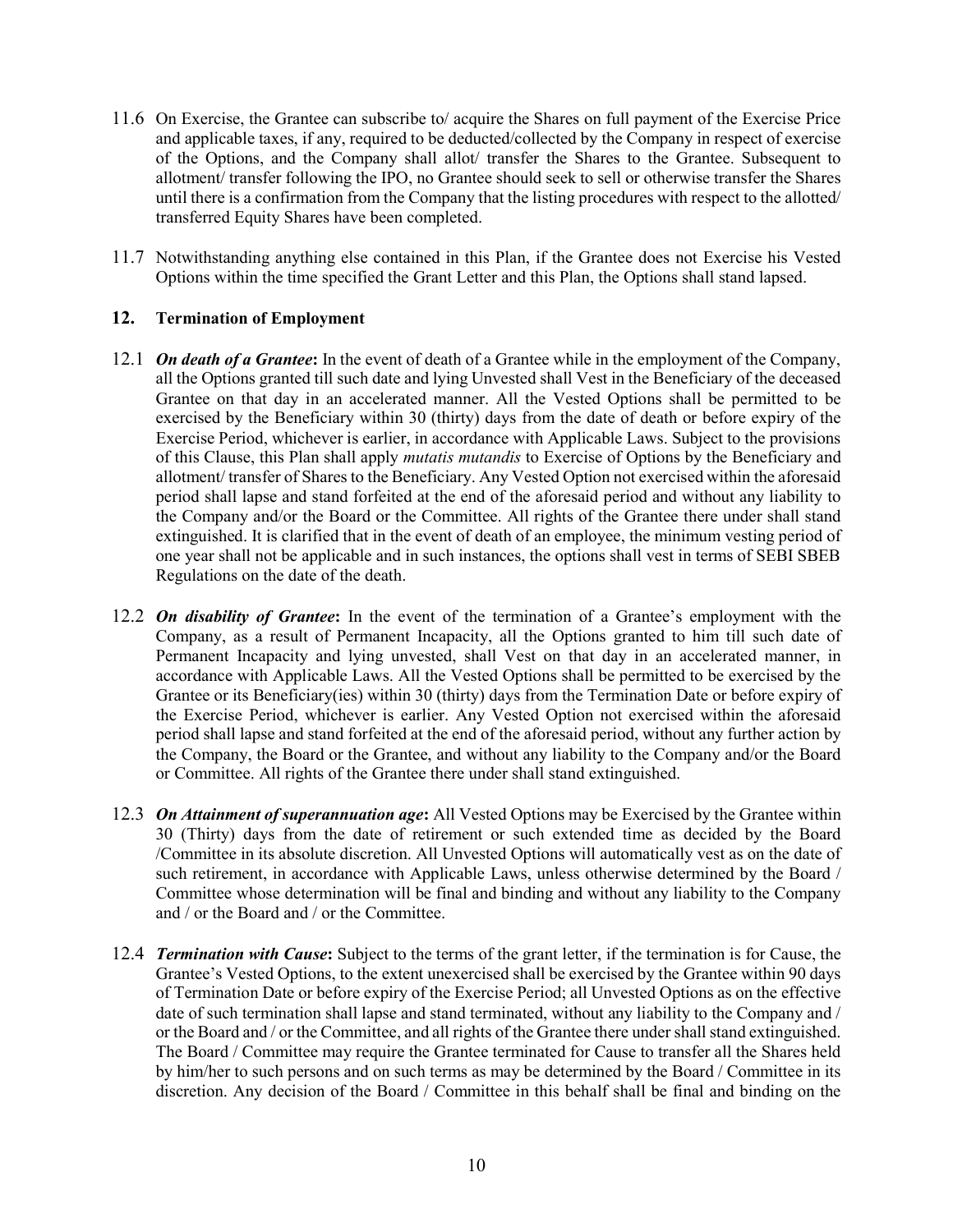Grantee, and the Grantee shall be bound to provide any assistance as may be required by the Board / Committee in this behalf.

- 12.5 Termination without cause/ resignation: Subject to the terms of the grant letter, in case of termination of service due to resignation by the Grantee, notice of exercise of all Vested Options by the Eligible Employee shall be given to the Company within five (5) calendar days from his last working day. The Company may provide to such Eligible Employee(s) 180 (One Hundred and Eighty) days time from last working day for complying with income tax provisions and completing necessary paper work. All Vested Options shall be Exercised within a period of 180 (One Hundred and Eighty) calendar days. All the Unvested Options on the Termination Date shall automatically vest. Any Vested Option not exercised within the aforesaid period shall lapse and stand forfeited at the end of the aforesaid period. Provided that nothing in this Clause 12.5 shall apply in case of termination or cessation of employment due to retirement or superannuation, and any Unvested Options would continue to vest and Vested Options may be exercised in accordance with the respective vesting schedules under this scheme even after retirement or superannuation in accordance with the Company's policies and Applicable Law.
- 12.6 In case of termination of service due to resignation by the Grantee and such Grantee joins a competitor of the Company, all the Vested Options as on the Termination Date shall be exercised by the Grantee within 30 (thirty) days of the Termination Date or before expiry of the Exercise Period, whichever is earlier. Any Vested Option not exercised within the aforesaid period shall lapse and stand forfeited at the end of the aforesaid period.

For the purposes of this clause, a 'Competitor' shall mean a person or entity which is determined by the Board or the Committee as offering products and services similar to, or competing with, the products and services offered by the Company and/or a Subsidiary.

- 12.7 Long Leave: Duly approved long leave of the Grantee shall not have any effect on the Plan as applicable to the Grantee.
- 12.8 Deputation/Transfer to the Company or a Subsidiary: Where a Grantee is deputed or transferred to the Company or to a Subsidiary following the Grant of Options but prior to Vesting or Exercise, the Vesting or Exercise shall continue even after such deputation or transfer in accordance with this Plan.
- 12.9 In the event that an Eligible Employee who has been granted benefits under this scheme, is transferred pursuant to scheme of arrangement, amalgamation, merger or demerger or continued in the existing company, prior to the vesting or exercise, the treatment of options in such case shall be specified in such scheme of arrangement, amalgamation, merger or demerger provided that such treatment will not be prejudicial to the interest of such Eligible Employee.

#### 13. Beneficiary nomination

Each Grantee under the Plan may nominate, from time to time, any Beneficiary(ies) to whom any benefit under the Plan is to be delivered in case of death of the Grantee, before the exercise of Granted Options. Each such nomination shall revoke all prior nominations by the same Grantee, shall be in a form prescribed by the Company and will be effective only when filed by the Grantee in writing with the Company during the Grantee's lifetime.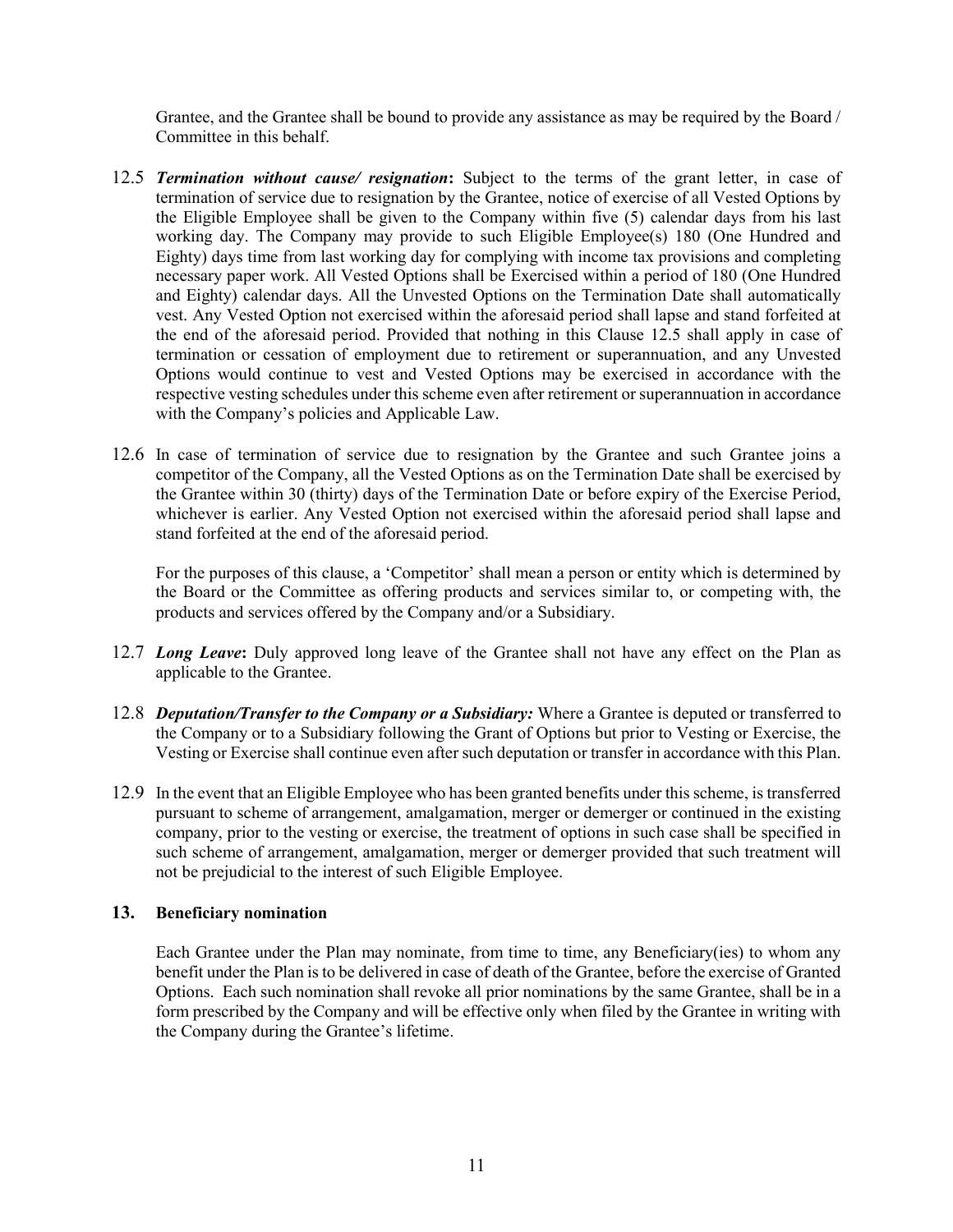#### 14. Non-transferability of Options

Save as provided in this Plan, the Options granted herein, are personal to the Grantee. The Options cannot be assigned, alienated, pledged, attached, hypothecated, sold or otherwise transferred or encumbered by the Grantee otherwise than by will or by the laws of inheritance, to the extent permitted under the Applicable Laws and any purported assignment, alienation, pledge, attachment, hypothecation, sale, transfer or encumbrance not permitted herein shall be void and unenforceable against the Company.

## 15. Corporate Action

In the event of corporate action such as rights issue, bonus issue, merger, sale of division and others (including buy back of shares, split, consolidation of Shares, etc.), the Committee, in consultation with the Board, may determine a fair and reasonable adjustment to the entitlement of Eligible Employees under the Plan, including by way of adjustment to the number of Options (Vested as well as Unvested) and/ or the Exercise Price in respect of the Options to be such number and/ or Exercise Price as is appropriate in accordance with the SEBI Regulations and other Applicable Laws. Any such determination shall not be detrimental to the interest of the Grantees. In this regard, the following shall, inter alia, be taken into account by the Committee and the Board:

- a. The number and price of Options shall be adjusted in a manner such that the total value of the Options to a Grantee remains the same after the corporate action; and
- b. The Vesting Period and the life of the Options shall be left unaltered as far as possible to protect the rights of the Grantees who have been granted such Options.

#### 16. Taxes and Levies

- 16.1 All the Options granted under the Plan shall be subject to applicable taxes and levies. The Company or Committee shall withhold/ recover from the concerned Grantee such taxes and levies as may be imposed by the Government, on Grant/ Exercise of Options or allotment/ transfer of Shares under the Plan.
- 16.2 Notwithstanding anything else contained in the Plan, no Shares shall be allotted to the Grantee or his Beneficiary, on exercise of the Options under the Plan unless taxes and levies as mentioned above are recovered.

#### 17. Listing of the Shares

Subject to the SEBI Regulations and approval of the stock exchanges, the new Equity Shares issued and allotted on Exercise of the Options shall be listed on the recognized stock exchanges on which the Equity Shares of the Company are listed from time to time.

#### 18. Disclosure and accounting policies

The Company shall comply with the accounting policies and disclosure policies prescribed under the SEBI Regulations in connection with Grant and Exercise of Options.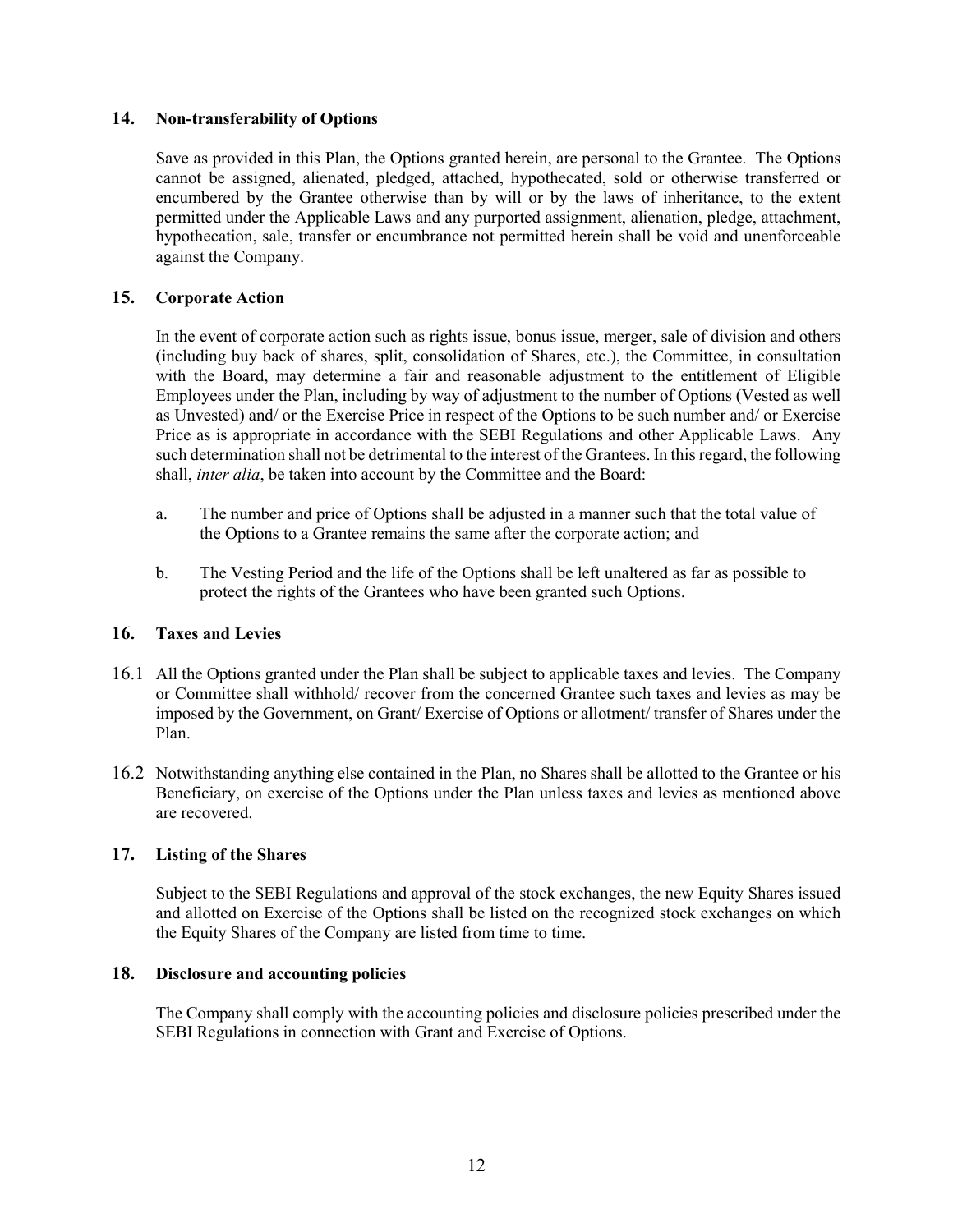#### 19. Plan severable

The Options are subject to the Plan. Any term of the Plan that is contrary to the requirement of the SEBI Regulations or any other Applicable Laws shall not apply to the extent it is contrary.

#### 20. Regulatory approvals

The implementation of the Plan, the granting of any Option under the Plan and the issuance/ transfer of any Shares under this Plan shall be subject to the procurement by the Company and the Grantees of all approvals and permits required by any regulatory authorities having jurisdiction over the Plan, the Options and the Shares issued/ transferred pursuant thereto. The Grantees under this Plan will, if requested by the Committee, provide such assurances and representations to the Company or the Committee, as the Committee may deem necessary or desirable to ensure compliance with all applicable legal and accounting requirements.

## 21. Modification of Plan

The Committee may pursuant to a special resolution passed at a general meeting/ through postal ballot at any time and from time to time:

- a. Revoke, add to, alter, amend or vary all or any of the terms and conditions of the Plan; and
- b. Alter the Exercise Price of Options which have not been Exercised if such Options have been rendered unattractive due to a fall in the price of the shares in the stock market.

Provided that no variation, alteration, addition or amendment to the Plan or the Exercise Price can be made if it is detrimental to the interest of the Grantee.

# 22. Miscellaneous Provisions

- 22.1 The inability of the Company to obtain authority from any regulatory body having jurisdiction, or under any Applicable Laws for the lawful issuance and sale of any Shares hereunder shall relieve and wholly discharge the Company of any and all liability in respect of the failure to issue or sell such Shares.
- 22.2 If any Options are granted to any Employee being resident outside India, belonging to the Company, working outside India, the provisions of the Foreign Exchange Management Act, 1999 or any other applicable foreign exchange laws and rules or regulations made thereunder as amended and enacted from time to time shall be applicable, and the Company has to comply with such requirements as prescribed from time to time in connection with Grant, Vest and Exercise of Options thereof.
- 22.3 The Eligible Employee shall not have any rights as a shareholder of the Company with respect to the Options/ Shares under this Plan (including any right to receive dividend or voting rights) until the Equity Shares have been issued/ transferred to such Eligible Employee in accordance with this Plan and name of the Eligible Employee has been entered in the register of members of the Company as the holder of the Shares.
- 22.4 Unless the Options are Granted to the Eligible Employee, neither the adoption of the Plan nor any action of the Board or the Committee or the shareholders of the Company shall be deemed to give an Employee, any right to claim or be Granted any Option or a right to acquire Shares under the Plan.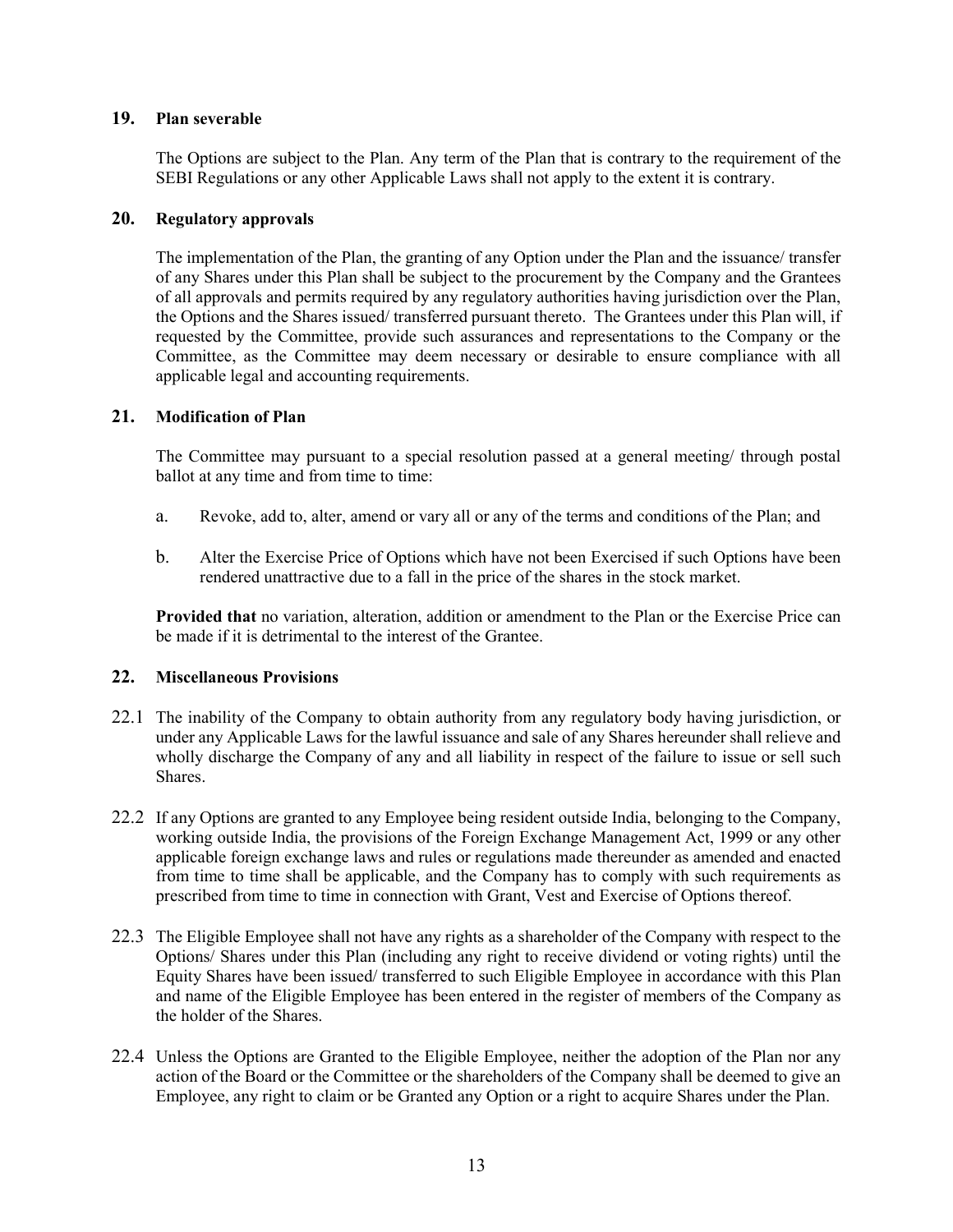- 22.5 The rights and obligations of any Eligible Employee under the terms of his office or employment shall not be affected by his participation in this Plan or any right which he may have to participate in it and this Plan shall afford such an Eligible Employee no additional rights to compensation or damages in consequence of the termination of such office or employment for any reason. It is clarified that nothing contained herein or in the Grant Letter shall give or confer upon the Grantee or the Eligible Employee, any right for continuation of any employment with the Company or interfere in any way with the right of the Company to terminate the employment of such Employee.
- 22.6 The rights granted to an Eligible Employee, upon the Grant of an Option shall not afford the Eligible Employee, any rights or additional rights to compensation or damages in consequence of any possible loss based on the determination of the Board / Committee.
- 22.7 The acceptance of the Grant is entirely voluntary and the Company or the Board/Committee does not guarantee any return on Equity Shares. The Grantee shall not be entitled to any legal or equitable rights against the Company with respect to any compensation or damages for any loss or potential loss (whether directly or indirectly) which he may suffer by reason of being unable to Exercise an Option in whole or in part or on account of the lapsing or cancellation of such Options in accordance with this Plan.
- 22.8 The Eligible Employee shall comply with the provisions of the Securities and Exchange Board of India (Prohibition of Insider Trading) Regulations, 2015 and Securities and Exchange Board of India (Prohibition of Fraudulent and Unfair Trade Practices relating to the Securities Market) Regulations, 2003 as well as any Code of Conduct or such similar policies, procedures or systems formulated or adopted by the Company or the Committee and communicated to the Grantee from time to time. Any violation of the Applicable Laws or Code of Conduct may result in cancellation of all Vested and Unvested Options as well as subject the Grantee to disciplinary action at the discretion of the Company.
- 22.9 The Company shall bear the costs of establishing and administering this Plan, including any costs of the Company's auditors or any independent financial advisor in relation to the preparation of any confirmation by them or provision of any other service in relation to this Plan.
- 22.10A Grantee shall, before accepting a Grant, obtain all necessary consents that may be required to enable him to accept the Grant and the Company to allot or transfer to him in accordance with the provisions of this Plan, the Shares due to be allotted/ transferred upon the exercise of his Vested Options. By accepting a Grant, the Grantee thereof is deemed to have represented to the Company or the Committee that he has obtained all such consents. Compliance with this paragraph shall be a condition precedent to an acceptance of a Grant by a Grantee.
- 22.11The rights of the Eligible Employee, shall always be subject to the articles of association of the Company and all and any restrictions, including but not limited to those relating to transfer of Equity Shares, right of first refusal, drag along rights, of a shareholder under the articles of association shall also be applicable to the Eligible Employee.
- 22.12The Eligible Employee, to whom such Equity Shares have been allotted, shall execute and provide such documents, and render such assistance as may be necessary to enable compliance with the provisions of this ESOP, as determined by the Board / Committee.The existence of this Plan and the Grants made hereunder shall not in any way affect the right or the power of the Company to make or authorize any change in capital structure (including any issue of shares, debt or other securities having any priority or preference with respect to the then existing Equity Shares (including Equity Shares underlying the Options) or the rights thereof) or to prevent the Company from taking any corporate